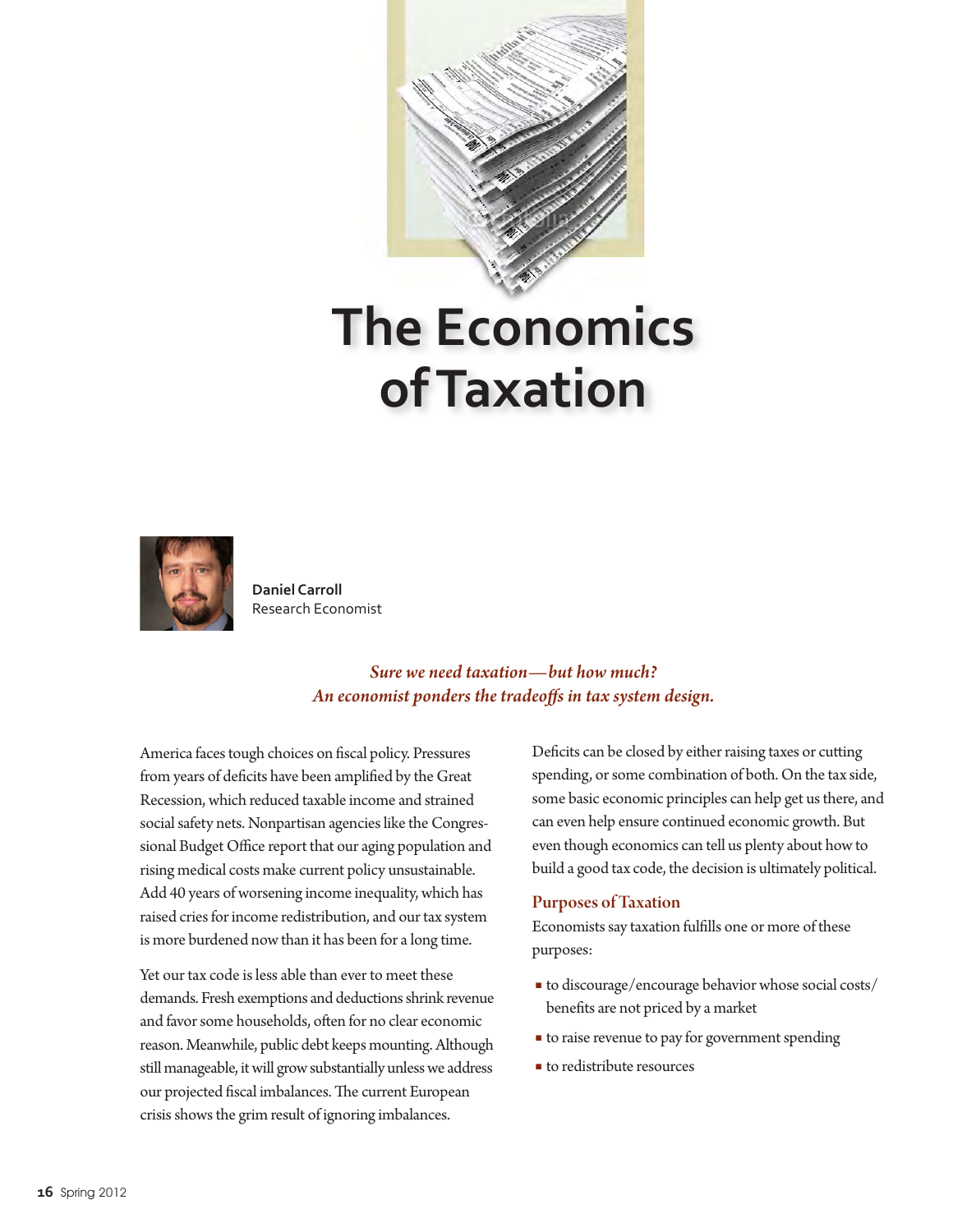Sometimes market prices do not fully account for behavior's social costs, so people engage in behaviors that are suboptimal for the economy. Pigouvian taxation (named after the English economist Arthur Pigou) corrects market prices by raising people's costs. Take the carbon tax: People buy gas at a market price that reflects the pressures of supply and demand. But that price does not reflect externalities, the costs that drivers impose on society but do not bear directly or fully—in this case, air pollution and traffic congestion. Because drivers fail to internalize the costs of their behavior, we get more traffic and pollution than we would like to see. A carbon tax increases the price everyone pays and encourages people to reduce overall consumption by driving less, carpooling, or switching to vehicles with better gas mileage.

### Understanding Efficiency

Pigouvian taxes can take us only so far. They cannot be relied upon all by themselves to fully finance government spending.

We know that taxes change people's behavior, partly by reducing the income available for consuming and saving. This is unavoidable—if any given public project is desirable enough, people find it less painful to hand that income over to the government. But taxes can also change behavior another way. They may influence people to trade consumption for leisure by working fewer hours, or to consume more and save less. Theoretically, one way to raise revenue without imposing such distortion is through a lump-sum tax. Such a tax is best for a public project because everyone pays a fixed amount whatever their earnings, amassed wealth, or consumption. The amount they pay does not depend on their decisions, so they behave as they would in a perfect, distortion-free world.

Unfortunately for those not living in a stylized model (that is, everyone), a lump-sum tax is totally impractical. Setting aside the political blowback from taxing the very poor as much as the very rich, the numbers simply do not add up. Given the amount to be raised, the poorest individuals could not afford the required tax. Though impractical, lump-sum taxes provide a useful benchmark for judging how much an alternative tax scheme distorts the economy.

#### Not All Tax Bases Are Created Equal

So how can we raise revenue while minimizing distortions? There are multiple options using different bases. The primary U.S. tax bases are general income, labor income, capital income, consumption, and wealth (like property and estate taxes). We also tax international trade, but this contributes relatively little to total revenue. Each tax incentivizes certain behaviors and discourages others, distorting the economy. Labor income taxes, like those for Social Security and Medicare, distort work decisions by making leisure more attractive. Consumption taxes (such as a sales tax) operate like a labor tax by reducing the consumption value of an hour of labor. Capital income taxes, based on returns from investments, discourage investment and saving and encourage consumption.

## Unfortunately for those not living in a stylized model (that is, everyone), a lump-sum tax is totally impractical.

Capital income taxes impose especially severe distortion because returns to capital accumulate over time, and distortion from capital income taxes is compounded (much like interest in a savings account). Small distortions are magnified over time.

Wealth taxes introduce yet another wrinkle—time inconsistency. What if the government decided to finance its operations by suddenly appropriating all automobiles in the country, selling them abroad, and then using the proceeds to pay for projects, redistributing the remaining revenue, and promising to never do it again? Does this introduce distortions? It depends.

The key idea is that the current stock of automobiles is what economists call *inelastic*, meaning that it cannot be changed in an instant. It takes time for people to sell their cars in response to changes in policy. However, if the government were to forewarn people that it was going to tax away 100 percent of all automobiles, drivers would attempt to sell their cars and convert them into other assets, or if possible, spend resources to hide their cars. That's why the last feature of the government's plan is critical: Unless it vows to never use this type of tax again, car ownership will shrink drastically and remain low.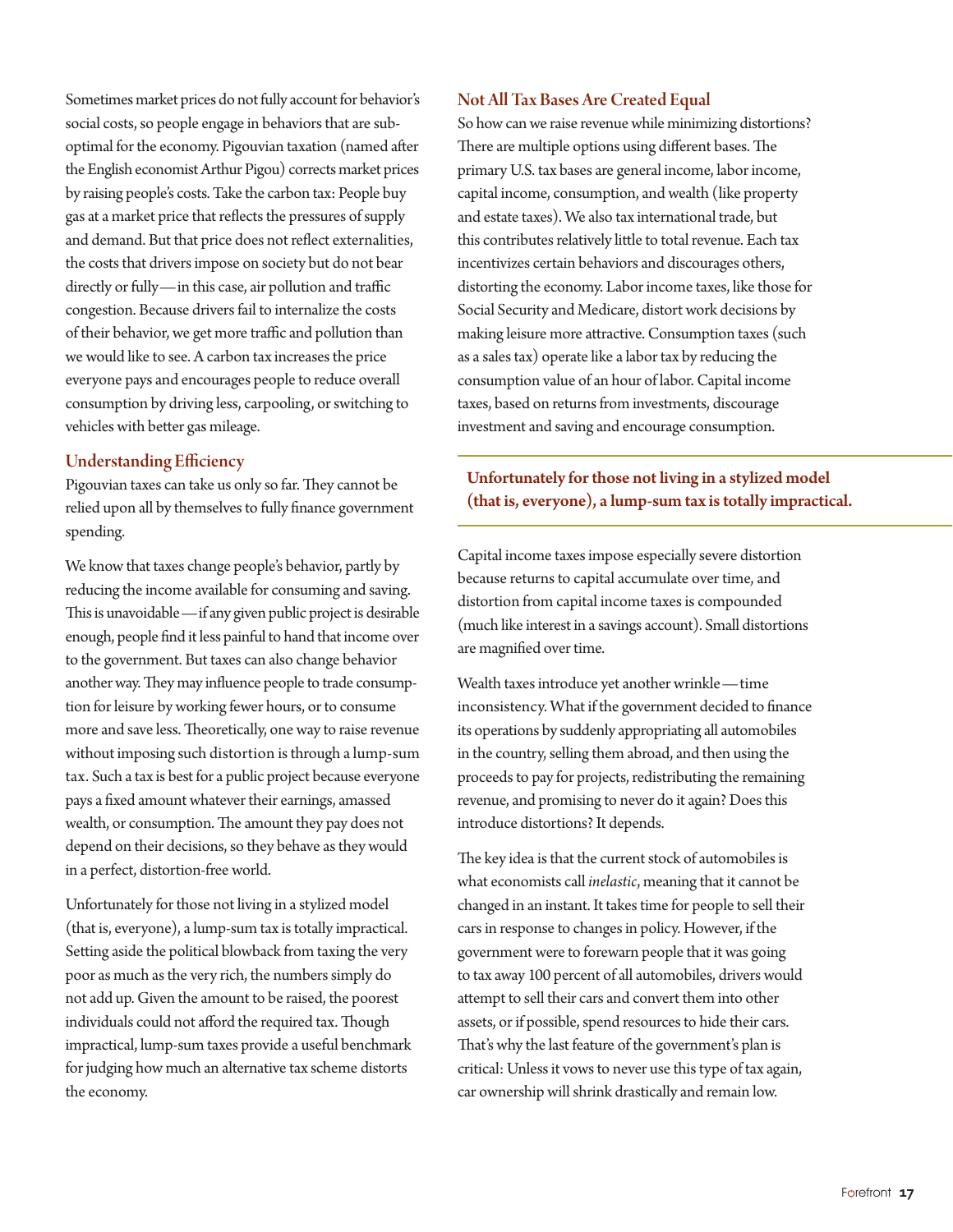

Whether this scheme is distortionary depends on whether people believe the government's promise. If they do, incentives shouldn't be distorted. Nonetheless, the scheme is likely to be distortionary because rational people will recognize that if they believe the government's promise and buy new cars, they will give the government an incentive to repeat the appropriation process. So they will either reduce the effect of the tax by buying very lowquality cars or avoid the tax altogether by arranging for other transportation methods (such as public transit, for example). Either way, the value of the stock of cars in the economy will shrink.

Most taxes on wealth are very distortionary, but that doesn't put them off limits. Although the United States uses property and estate taxes, their effect on the capital stock may be less severe because these two types of asset aren't easily shifted. It's hard to move your house where the government can't find it, and a deceased person cannot hide her wealth (though she may have saved less or paid handsomely for advice on shielding it).

#### Redistribution

Redistribution is a politically charged issue, and fairness is a subject more suited for social philosophers than for economists; however, economists can help quantify the tradeoffs from redistribution.

For instance, there is a widespread misconception that income inequality, as measured by the share of before-tax income held by a small percentage of the people, should be corrected by taxes and transfers. Altering the before-tax

income distribution is a proper goal for policies designed to increase people's opportunities to generate income (through education reform, say). But it should not be the target when the subject is how to reallocate income. In fact, the extent to which redistributionary tax policy alters before-tax income distribution is actually a measure of the *cost* rather than the *benefits* of redistribution.

For tax policy to change the distribution in the before-tax income, the rich must respond to redistribution by working less and saving less. This would have two consequences: a loss of productive economic activity, since both capital and labor are reduced; and, because the rich have less income, less will be available for future redistribution. Instead, redistributionary policy should focus on changing the income distribution *after taxes and transfers have been applied*. Success is best measured by how the little before-tax income distribution is altered to meet the redistributionary target.

### Policy Guidelines

What should we look for in a tax policy? First, it should focus on the long run. Knowing what fiscal policy will be for years to come allows households and businesses to make long-term investment decisions. Frequent policy changes create uncertainty. Typically, economists think of optimal fiscal policy as setting the course for the long run, and monetary policy as stabilizing the economy over the business cycle.

The second general guideline is that, all else equal, a simpler code is preferable to a more complicated one. Because we are constrained to using distortionary taxes, good fiscal policy should err on the side of simplicity. Each caveat, exemption, and loophole encourages one behavior and discourages another. Most often these complications are rooted in short-term political calculations rather than long-term economic ones. And as the tax code becomes more complicated, it also becomes more confusing. This unnecessarily generates large industries where highly skilled labor is diverted toward helping people correctly file (and avoid) taxes and toward helping the government monitor taxpayers for compliance. Thus, a complicated tax code introduces a greater "deadweight loss" because the labor it requires could be better used to solve problems that government has no direct power to control.